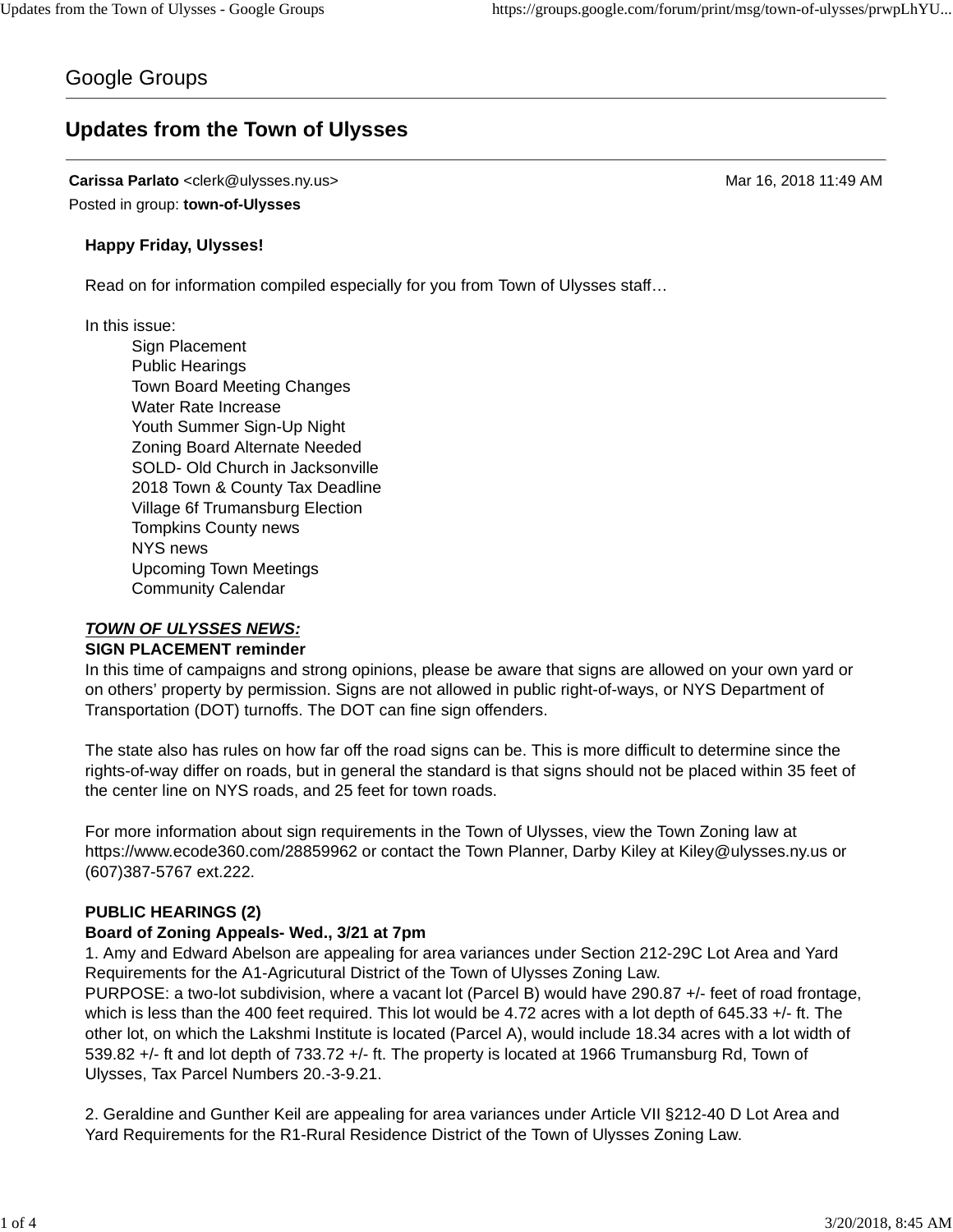PURPOSE: a two-lot subdivision of an existing, irregularly shaped lot, where the proposed lot would not meet the 250 foot lot depth requirement of the R1-Rural Residence District. Lot depth is defined as the least distance measured perpendicular from the front lot line to the rear lot line of a parcel. The proposed parcel, with 2.42 acres, is located on the north side of Rabbit Run Rd, on the eastern boundary of the property where the existing lot depth is approximately 171.13 feet. The property is located at 4487 Rabbit Run Rd, Town of Ulysses, Tax Parcel Number is 12.-4-4.

The above applications are open to inspection at the Zoning Office, Town of Ulysses. Persons wishing to appear at such hearing may do so in person or by other representative. Communications in writing in relation thereto may be filed with the Zoning Office at Kiley@ulysses.ny.us or at the following address: Town of Ulysses Zoning Office, 10 Elm St, Trumansburg, NY 14886

# **TOWN BOARD MEETING CHANGES**

The Town Board will hold a special meeting at 7pm on Tuesday, March 20 to meet with the Planning Board.

Please note that the Ulysses Town Board has 2 changes to their regular meeting schedule of 2nd & 4th Tuesdays each month:

- \* The April 24 meeting has been rescheduled to Thursday, April 26.
- \* The June 26 meeting has been rescheduled to Monday, June 25.

## **WATER RATE INCREASE (FOR TOWN, NOT VILLAGE WATER)**

If you live in Ulysses Water District 3 OR 4 (Jacksonville area and part of Dubois Rd) the water rate has increased, effective 1/1/18. The Town of Ulysses contracts with the Town of Ithaca to receive water from Bolton Point (via the Town of Ithaca), so the Town of Ithaca dictates water rates for these districts. There was no change from 2016 to 2017; rates remained at \$6.55/1000gl. The rate for 2018 has increased to \$7.31/1000gl.

# **YOUTH PROGRAMS**

#### **Super Summer Sign Up - Calling all Parents!**

On Wednesday, April 25th from 6:30 - 8:30pm at the Trumansburg Elementary School Cafeteria the Ulysses-Trumansburg Youth Commission will host area summer camps to share information about their programs and sign up interested families. Drop in to see what's available and register your kids. Many programs offer scholarships.

# **BOARD OF ZONING APPEALS ALTERNATE NEEDED**

Do you enjoy working respectfully with a group and learning about town government? Becoming an alternate is a great way to get your feet wet on a board. Members are appointed by the Town Board. Link to application here: http://www.ulysses.ny.us/pdf/Application-to-join-board-committee.pdf For questions, contact Darby Kiley at kiley@ulysses.ny.us.

#### **HISTORIC CHURCH-SOLD! (Subject to Permissive Referendum)**

The old church in Jacksonville that was purchased by the Town last summer has been sold for \$50,000. See details here: http://www.ulysses.ny.us/pages/current-issues/134/sold-historic-old-church-in-jacksonville/

# **2018 TOWN AND COUNTY PROPERTY TAXES- April 2 Deadline**

2018 Town and County Taxes are due on or before April 2nd, 2018 to avoid any further penalties. After April 2 a 5% plus interest of 1%/month will be added to your total.

Print copies of current or previous years' bills here: http://www.ulysses.ny.us/departments/dept-clerk/clerktax/

#### *VILLAGE OF TRUMANSBURG:* **Election Day- March 20, 2018**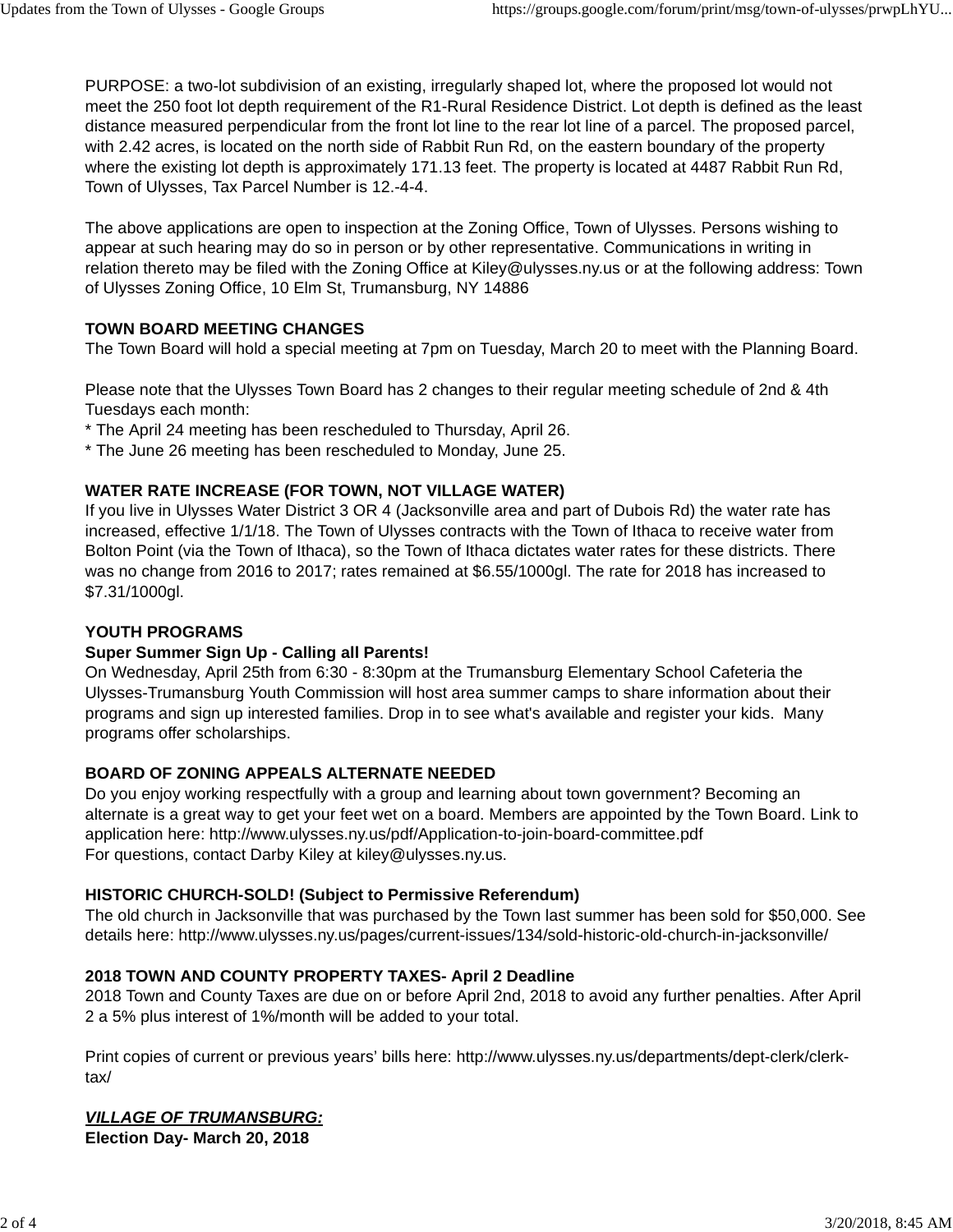Village elections will take place on Tuesday, March 20. Polls will be open from 12 noon-9pm at the Village Hall at 56 E. Main Street (enter in the back of the building). View a sample ballot here: http://tompkinscountyny.gov/files2/boe/2018/Sample\_Ballots/Trumansburg%20Village.pdf

For more information, visit the Tompkins County Board of Elections: http://tompkinscountyny.gov/boe

#### *TOMPKINS COUNTY NEWS:*

#### **Tourism Board invites public input on Outdoor Recreation Plan**

Comments are due by Monday, April 9.

Organizations or individuals interested in participating in the development of tourism in Ithaca and Tompkins County are invited to submit written comments on a draft of the County's 2018 Outdoor Recreation Tourism Implementation Plan. A copy of the plan can be found on the Tourism Program website at www.TompkinsCountyNY.gov/tourism.

The Strategic Tourism Planning Board (STPB) has developed the draft plan with input from a variety of stakeholders and community members. The STPB is charged by the Tompkins County Legislature with providing oversight and strategic direction for tourism initiatives that promote economic development and enhance the quality of life in Tompkins County.

The draft plan identifies steps we can take collectively as a community in the next several years to develop and promote Ithaca and Tompkins County as a premier regional destination for outdoor recreation. To that end, it outlines a targeted approach for the use of County hotel room occupancy tax funds for strategic investment in outdoor recreation tourism product development and marketing. In particular, the plan focuses on growing the organizational capacity of area partners to advance the outdoor recreation tourism agenda and on improving key physical outdoor recreation infrastructure, as well as prioritizes five key outdoor recreation activity areas: water-based recreation, hiking and running, bicycling, kids in nature, and niche and adventure tourism.

Written comments may be submitted in one of three ways:

- \* Online via the Tourism Program email address tourism@tompkins-co.org
- \* In person at the Tompkins County Planning and Sustainability Department (121 E. Court St.)
- \* By mail to the Planning and Sustainability Department at the address given above.

To ensure consideration, comments must be received by 4pm, Monday, April 9. For more information, contact the Tompkins County Planning and Sustainability Department at (607) 274-5560.

#### *NEW YORK STATE:*

#### **DEC Announces New Process for Gathering Public Input on Desired Deer Populations**

New York State Department of Environmental Conservation (DEC) Commissioner Basil Seggos announced today that DEC and researchers at the Human Dimensions Research Unit at Cornell University are implementing a survey-based process for gathering information on citizens' preferences on desired deer populations that will help DEC biologists set deer population objectives across the state.

"DEC is responsible for managing New York's wild deer resource for the benefit of all citizens of the state, today and in the future," DEC Commissioner Seggos said. "Understanding how citizens are benefiting from or being harmed by deer and what their values and priorities are with respect to deer management are important parts of fulfilling that responsibility. This survey is crucial to achieve our goals and we are urging all New Yorkers to share their thoughts on this survey."

Read more here: https://www.dec.ny.gov/press/112958.html

#### **Residential Brush Burning Prohibited in New York State through May 14, 2018**